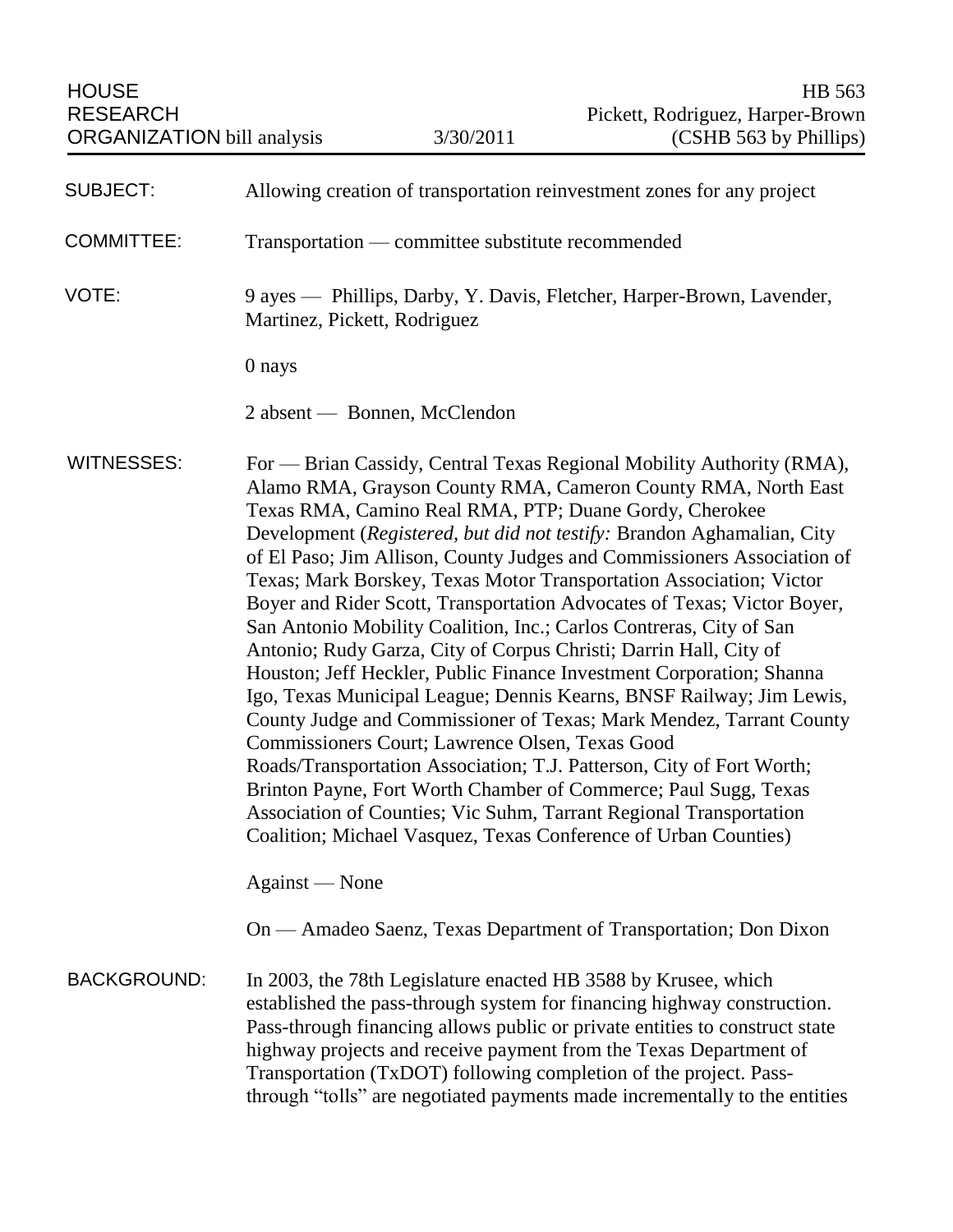building a road and are based on traffic volume on the new road. The payments are made as if tolls were being collected from motorists (though they are not) by the operators upon project completion.

The 80th Legislature in 2007 enacted SB 1266 by Brimer, which established transportation reinvestment zones for municipalities and counties that enter into a pass-through financing agreement with TxDOT. Under the bill, municipalities and counties may dedicate to a transportation reinvestment zone a *tax increment* from property taxes collected in the zone yearly. For a municipality or county establishing a transportation investment zone:

- a *tax increment* is the amount of property taxes assessed for one  $\bullet$ year on the *captured appraised value* of real property in the zone;
- $\bullet$ the *captured appraised value* is the total appraised value of all real property in a zone for the year minus the entity's *tax increment base*; and
- the *tax increment base* of a local entity is the total appraised value of all real property located in a zone for the year in which the zone was designated.

DIGEST: CSHB 563 would allow a municipality or county to establish a transportation reinvestment zone for any transportation project, including a highway improvement, passenger or freight rail facility, ferry, airport, pedestrian or bicycle facility, intermodal hub, or transit system. The bill would make conforming changes to state law to reflect the expanded range of transportation projects eligible for reinvestment zones. It also would apply to previously designated transportation reinvestment zones.

> A municipality or county could contract with a public or private entity to develop or otherwise improve a transportation project in a reinvestment zone and could pledge funds from the zone to that entity. A municipality or county could not rescind a pledge of funds to an entity that owed a debt on bonds or other obligations until those debts were satisfied. The boundaries of a zone could be adjusted as needed, but the area of a zone could not be reduced if the change might affect any outstanding bonds or other obligations used to fund the project. Any property added to the zone would have to abide by existing procedures for designating a zone.

> An ordinance or other law designating a reinvestment zone would have to designate the base year used to establish a tax increment in the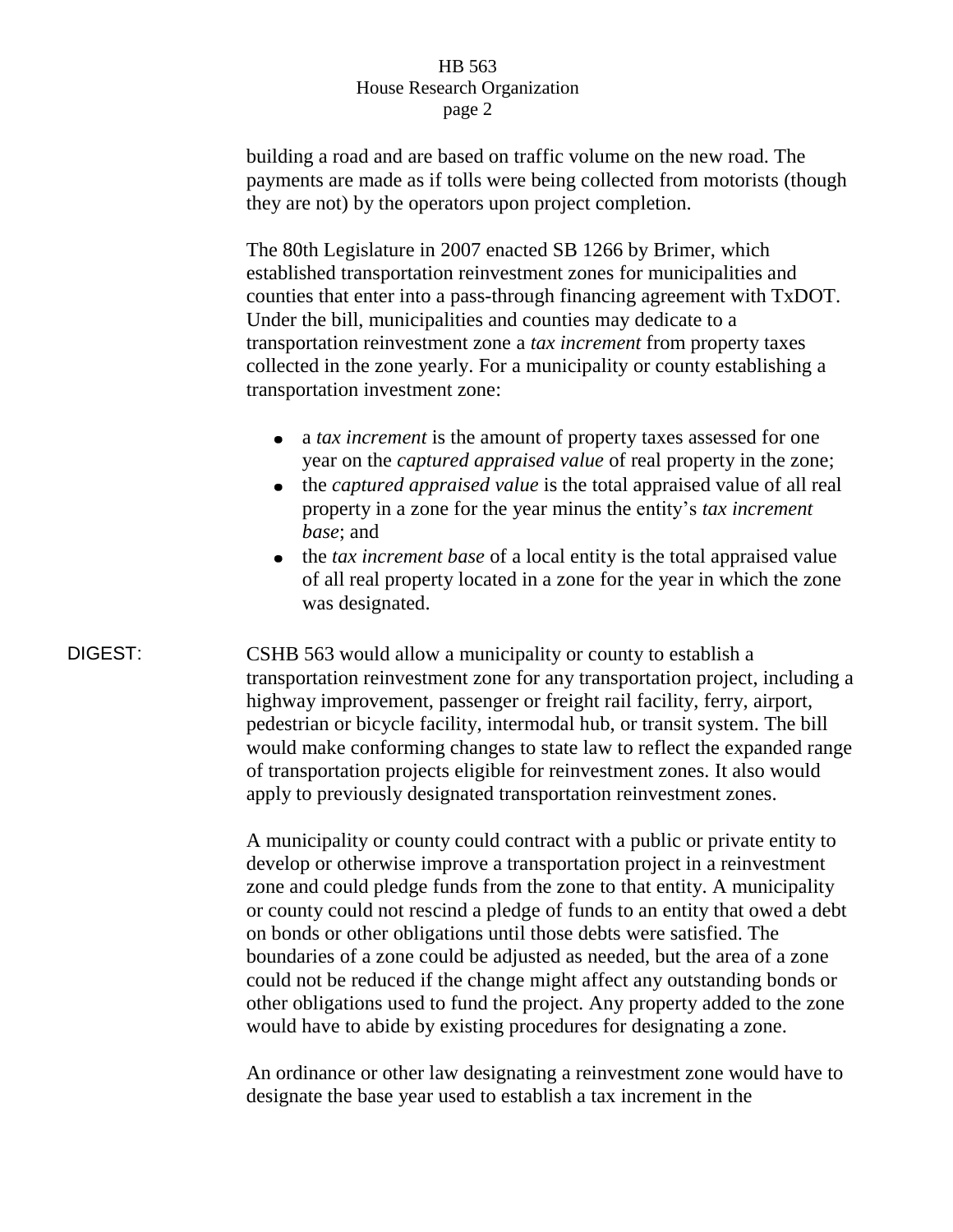municipality or county. The bill would restrict the portion of the increment specified to be used in funding the transportation project, as well as aesthetic improvements within the zone. The municipality or county could use the remaining funds from the increment for other purposes.

A county could assess the cost of a road development project against property within the zone. An assessment of property in the zone could be paid in installments following established procedures, but an installment could not exceed the value of a tax abatement authorized under existing law. A county could apply procedures in current law governing public improvement districts for the purposes of assessing value and issuing bonds for the cost of the project in the zone.

If any part of the project were subject to TxDOT oversight, the agency would have to delegate to the municipality or county full responsibility for the development of the project at their request and to the extent that doing so was permitted by law. A municipality or county that assumed responsibility for a project would have to reach an agreement with TxDOT over the development process, each party's responsibilities, and timelines for approvals. If the project was on the state highway system, it would have to comply with state and federal development and design criteria unless TxDOT made a specific exception. TxDOT would have to review and approve a project on the state highway system.

A municipality or county could not be penalized with a reduction in traditional transportation funds due to the establishment of a transportation reinvestment zone. Funds that TxDOT designated for a project prior to the establishment of a reinvestment zone could not be reduced due to the designation of the zone. Funds for TxDOT districts similarly could not be reduced due to the establishment of a reinvestment zone by a municipality or county in the district.

The bill would take effect September 1, 2011.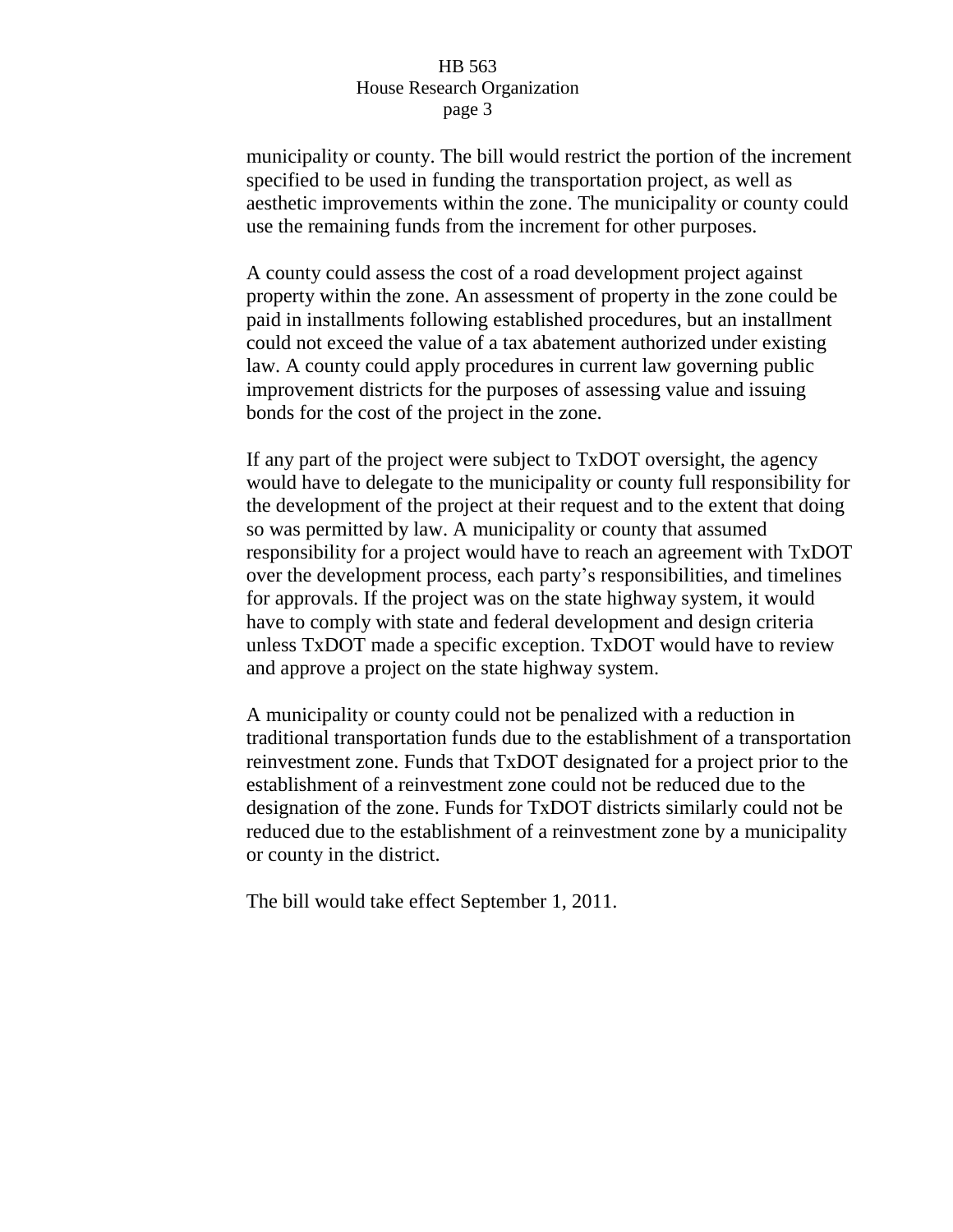**SUPPORTERS** SAY: CSHB 563 would enhance local governments' ability to designate transportation reinvestment zones and thereby provide an important financing tool to expand and improve transportation options for local communities. The bill would be a logical progression in the use of reinvestment zones for transportation projects. Under current law, reinvestment zones — which allow a local government to dedicate tax revenue generated by an increase in property values around a transportation project to pay for the costs associated with developing the project — are confined to only highway projects funded by a pass-through financing agreement with TxDOT.

> A pass-through financing agreement allows a local government to pay the development costs of a road project and then seek reimbursement from TxDOT based on the estimated number of vehicles that travel on the road. CSHB 563 would broaden local governments' ability to establish reinvestment zones for transportation projects. Under the bill, cities would capture revenue from increased property values associated with the development of a transportation project. Counties would accomplish this through a different mechanism — by abating taxes within a zone and creating a corresponding road district to capture future additional revenue equal to the abated county tax.

> The bill would take critical steps to provide another transportation financing option to local governments in an era of increasing congestion and declining resources for transportation from the state and federal government. While raising motor fuels taxes may be a more far-reaching approach to securing additional funding for highways, it is not at present economically or politically feasible. In a context of fixed state and federal funds for transportation projects, the Legislature must pursue all options available for developing transportation projects.

> CSHB 563 would clarify and update existing laws on reinvestment zones and would make assurances that a government could neither rescind certain agreements attached to a zone nor modify a zone if the proposed change had an impact on pre-committed revenue. These changes would help ensure the viability of reinvestment zones and reassure parties seeking to develop a highway project in such a zone.

Expanding the use of reinvestment zones statewide would allow local governments to maximize available resources without tax increases. Despite some claims, the bill would not authorize a tax increase directly or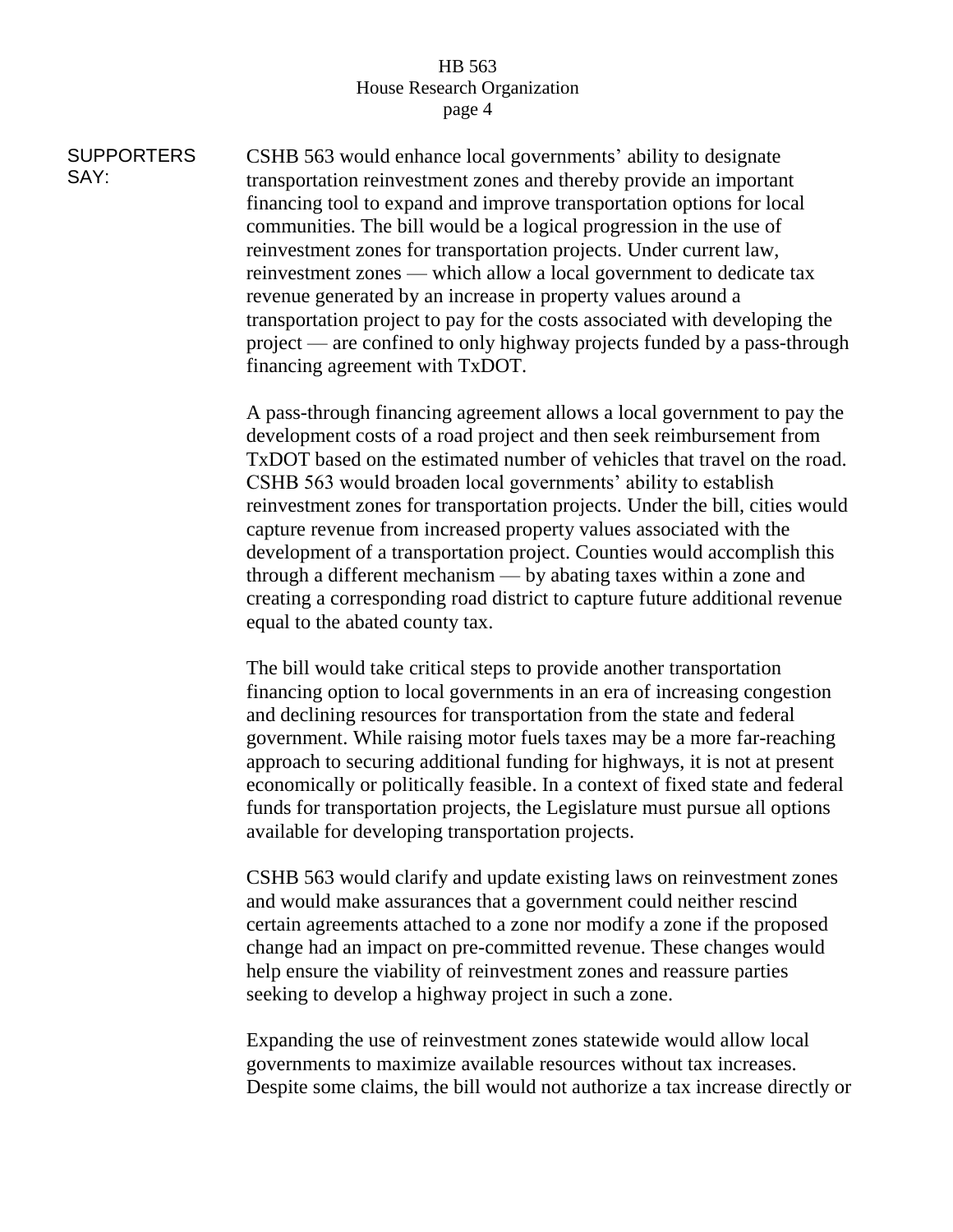indirectly. Although property values in a zone may increase as a result of economic development stemming from a transportation project, no property is taxed at a higher rate due to its inclusion in a reinvestment zone.

Allowing a county or municipality to designate a reinvestment zone for a wide variety of transportation projects would maximize tools available to local governments to reduce congestion, including roads, rail, mass transit, and pedestrian and bicycle mobility projects. Enabling local governments to fully use all the resources at their command is necessary to confront the great transportation challenges that face Texas.

Claims that CSHB 563 could promote toll projects are misguided. The bill actually would prevent the expansion of toll roads by providing a viable avenue for building public, non-tolled roads. Expanded reinvestment zones could tap a revenue stream that is independent of tolls but that nonetheless could be used to secure bonds and other financing. Providing an alternative financing option would allow strapped local governments to develop new roads without using financing associated with tolls.

**OPPONENTS** SAY: CSHB 563 would continue the state's piecemeal approach to transportation funding without addressing the core issue facing the state a motor fuels tax that has been declining in relative value since 1991. Finance zones would not provide any additional state revenue to local entities and would further a long-standing precedent of evading difficult decisions about transportation funding for the state. Reinvestment zones likely would be used on a limited basis — there are currently only a handful in existence — in select areas and would not address statewide highway funding shortfalls.

> Increasing opportunities to establish reinvestment zones also would represent an expansion of the troubling practice of using property taxes to fund transportation projects. This is a questionable use of property taxes — which are problematic and antiquated in themselves — and could create an incentive to increase appraisals of property in the zone. Further, the increment dedicated to paying the costs of transportation projects is diverted away from other pressing local needs.

# OTHER **OPPONENTS** SAY:

CSHB 563 would not restrict toll projects from being funded through the use of a transportation reinvestment zone. As such, the bill could create more opportunities for the state and local governments to push a policy of